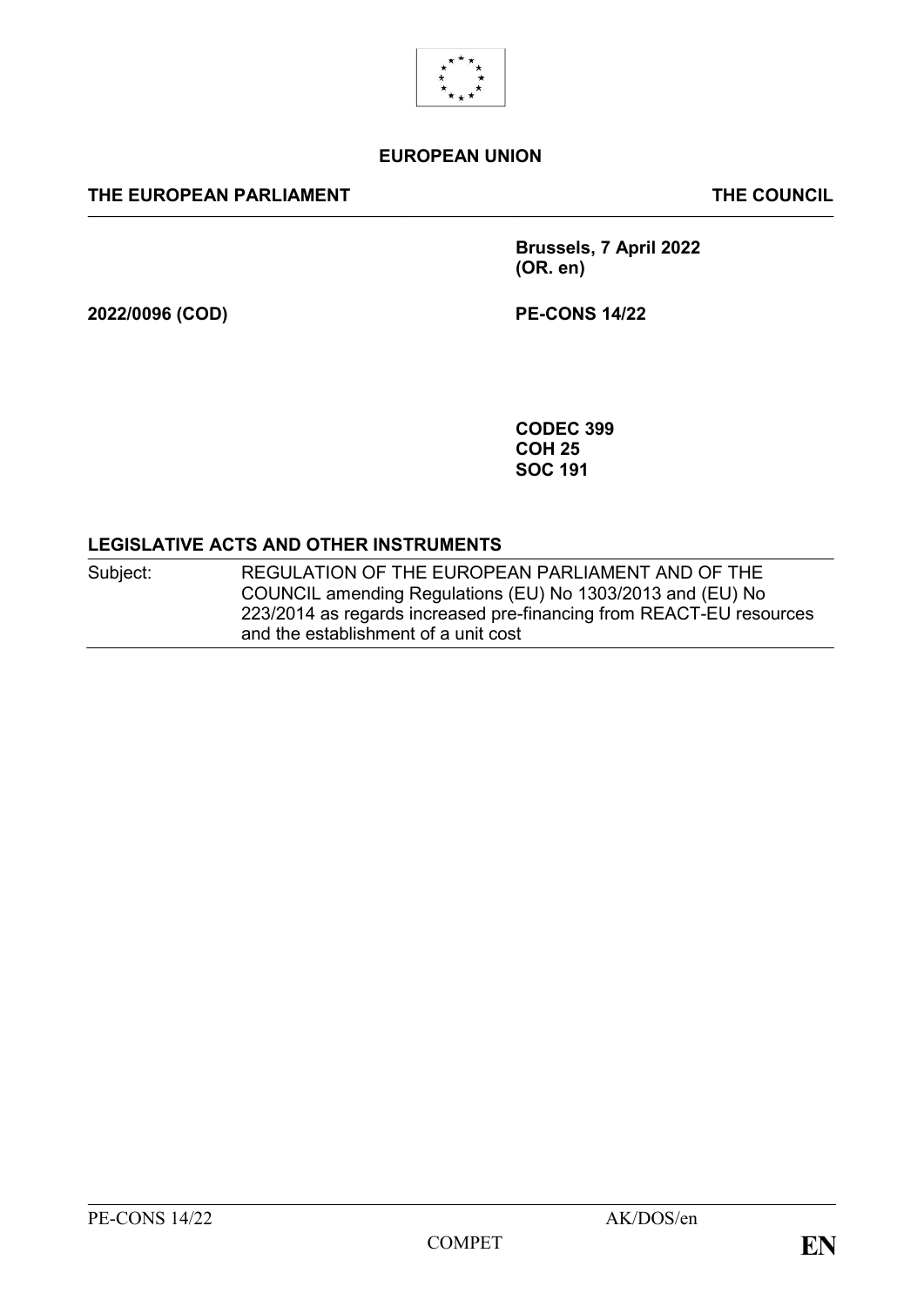# **REGULATION (EU) 2022/... OF THE EUROPEAN PARLIAMENT AND OF THE COUNCIL**

**of ...**

# **amending Regulations (EU) No 1303/2013 and (EU) No 223/2014 as regards increased pre-financing from REACT-EU resources and the establishment of a unit cost**

### THE EUROPEAN PARLIAMENT AND THE COUNCIL OF THE EUROPEAN UNION,

Having regard to the Treaty on the Functioning of the European Union, and in particular Article 175, third paragraph, and Article 177 thereof,

Having regard to the proposal from the European Commission,

After transmission of the draft legislative act to the national parliaments,

After consulting the European Economic and Social Committee,

After consulting the Committee of the Regions,

Acting in accordance with the ordinary legislative procedure**<sup>1</sup>** ,

1

**<sup>1</sup>** Position of the European Parliament of 7 April 2022 (not yet published in the Official Journal) and decision of the Council of ... .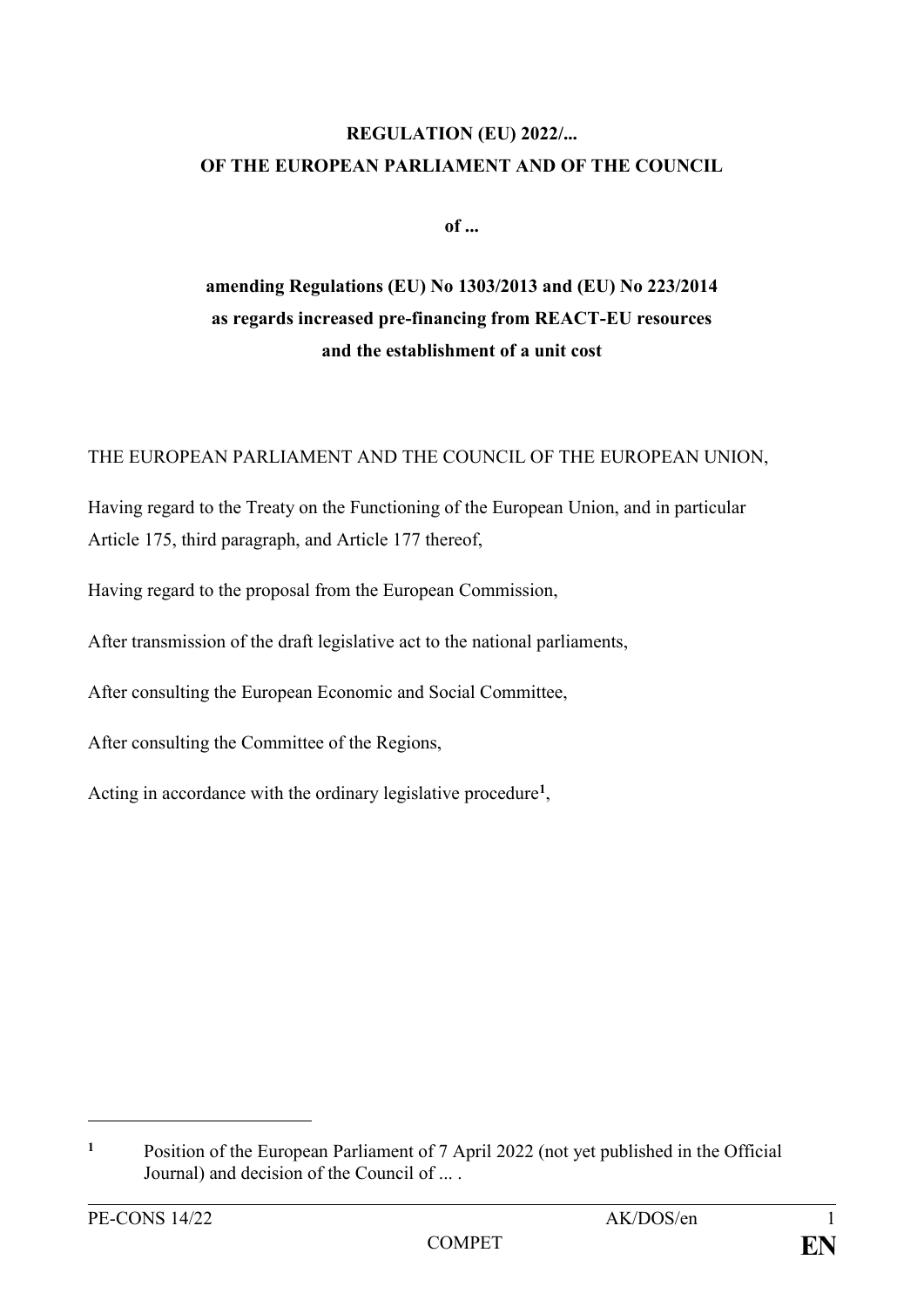#### Whereas:

- (1) The recent military aggression by the Russian Federation against Ukraine and the ongoing armed conflict has fundamentally changed the security situation in Europe. As a result of that military aggression, the Union, and its eastern regions in particular, is facing a substantial inflow of persons. This poses an additional challenge for public budgets at a time when Member States' economies are still recovering from the impact of the COVID-19 pandemic, and risks undermining the preparation of a green, digital and resilient recovery of the economy.
- (2) Member States are already able to finance a broad range of investments to address migratory challenges under their operational programmes with support from the European Regional Development Fund (ERDF), the European Social Fund (ESF) and the Fund for European Aid to the Most Deprived (FEAD), including from the additional resources made available as Recovery Assistance for Cohesion and the Territories of Europe (REACT-EU), to provide assistance for fostering crisis repair in the context of the COVID-19 pandemic and its social consequences and for preparing a green, digital and resilient recovery of the economy.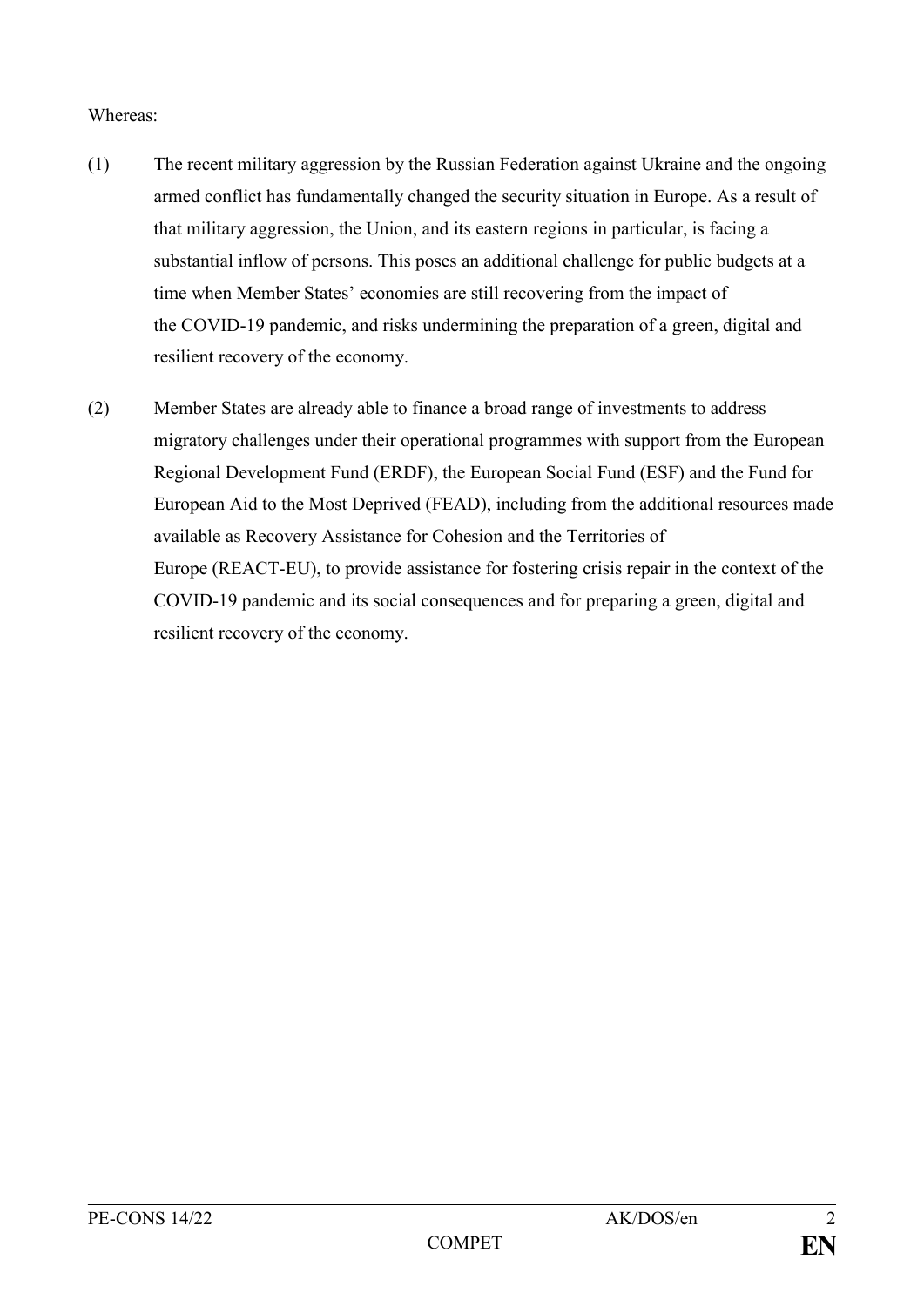(3) Furthermore, Regulation (EU) 2022/... of the European Parliament and of the Council**<sup>1</sup>** made a number of targeted amendments to Regulations (EU) No 1303/2013**<sup>2</sup>** and (EU) No 223/2014**<sup>3</sup>** of the European Parliament and of the Council in order to make it easier for Member States to use their remaining ERDF, ESF and FEAD allocations under the 2014-2020 multiannual financial framework, as well as to use REACT-EU resources, to address the migratory challenges as effectively and as rapidly as possible.

<u>.</u>

**<sup>1</sup>** Regulation (EU) 2022/... of the European Parliament and of the Council of ... amending Regulations (EU) No 1303/2013 and (EU) No 223/2014 as regards Cohesion's Action for Refugees in Europe (CARE) (OJ L ..., p...).

OJ: Please insert in the text the number of the Regulation contained in document PE-CONS 12/22 (2022/0075(COD)) and insert the number, date, title and OJ reference of that Regulation in the footnote.

**<sup>2</sup>** Regulation (EU) No 1303/2013 of the European Parliament and of the Council of 17 December 2013 laying down common provisions on the European Regional Development Fund, the European Social Fund, the Cohesion Fund, the European Agricultural Fund for Rural Development and the European Maritime and Fisheries Fund and laying down general provisions on the European Regional Development Fund, the European Social Fund, the Cohesion Fund and the European Maritime and Fisheries Fund and repealing Council Regulation (EC) No 1083/2006 (OJ L 347, 20.12.2013, p. 320).

**<sup>3</sup>** Regulation (EU) No 223/2014 of the European Parliament and of the Council of 11 March 2014 on the Fund for European Aid to the Most Deprived (OJ L 72, 12.3.2014, p. 1).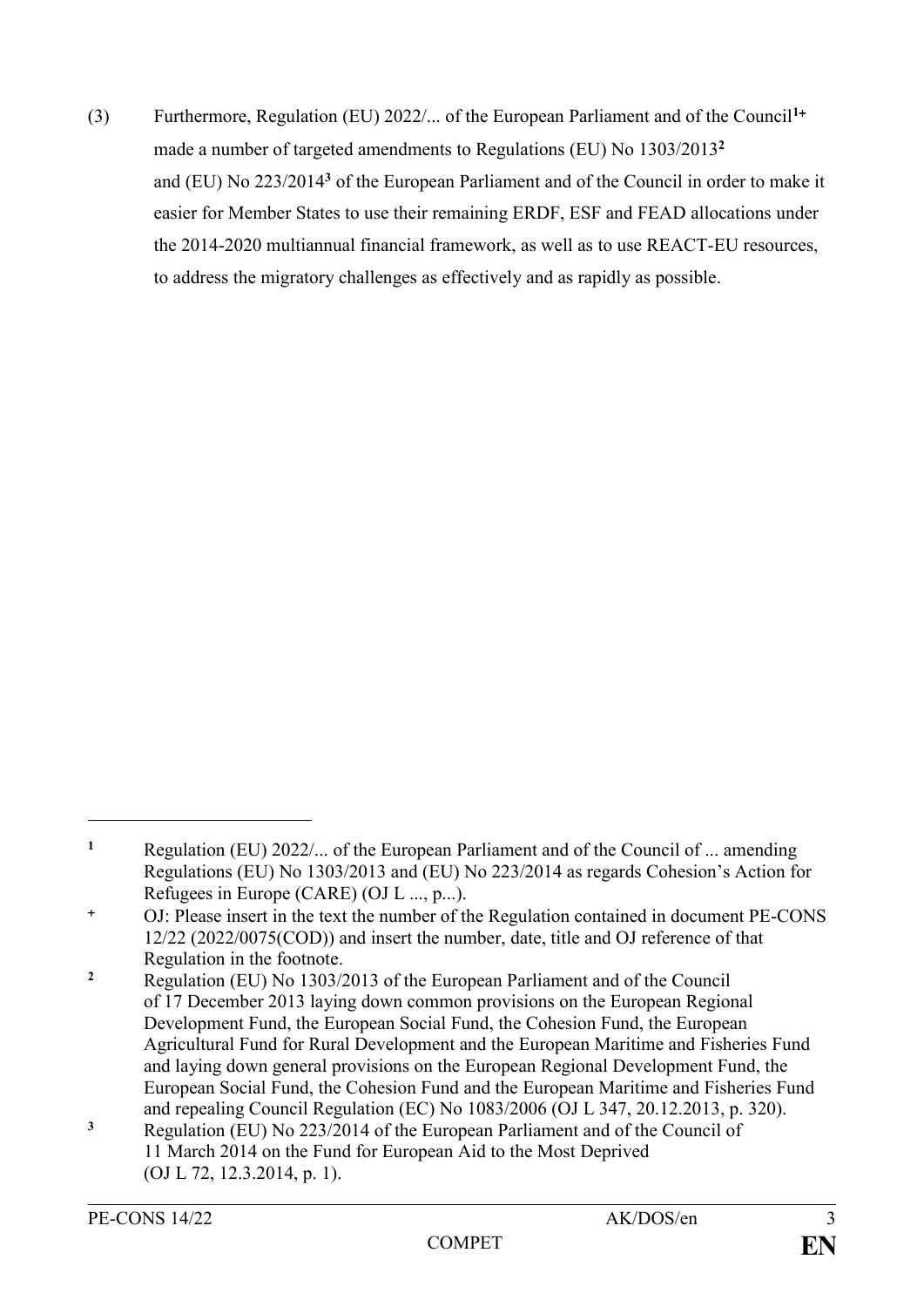(4) Notwithstanding the flexibilities offered by Regulation (EU) 2022/… , Member States continue to face substantial pressure on public budgets from challenges deriving from the very high numbers of arrivals of persons fleeing Ukraine. That pressure risks undermining Member States' capacity to move towards a resilient recovery of the economy from the COVID-19 pandemic. In order to assist Member States in addressing the migratory challenges, support from the ERDF, ESF and FEAD should therefore be mobilised quickly by increasing the rate of initial pre-financing paid from REACT-EU resources for all Member States. At the same time, some Member States have been confronted with significant numbers of persons arriving from Ukraine, requiring the provision of immediate support. Those Member States should accordingly benefit from a significantly higher increase of the rate of initial pre-financing to offset the immediate budgetary costs and support their efforts in preparing the recovery of their economies.

1

OJ: Please insert in the text the number of the Regulation contained in document PE CONS 12/22 (2022/0075(COD)).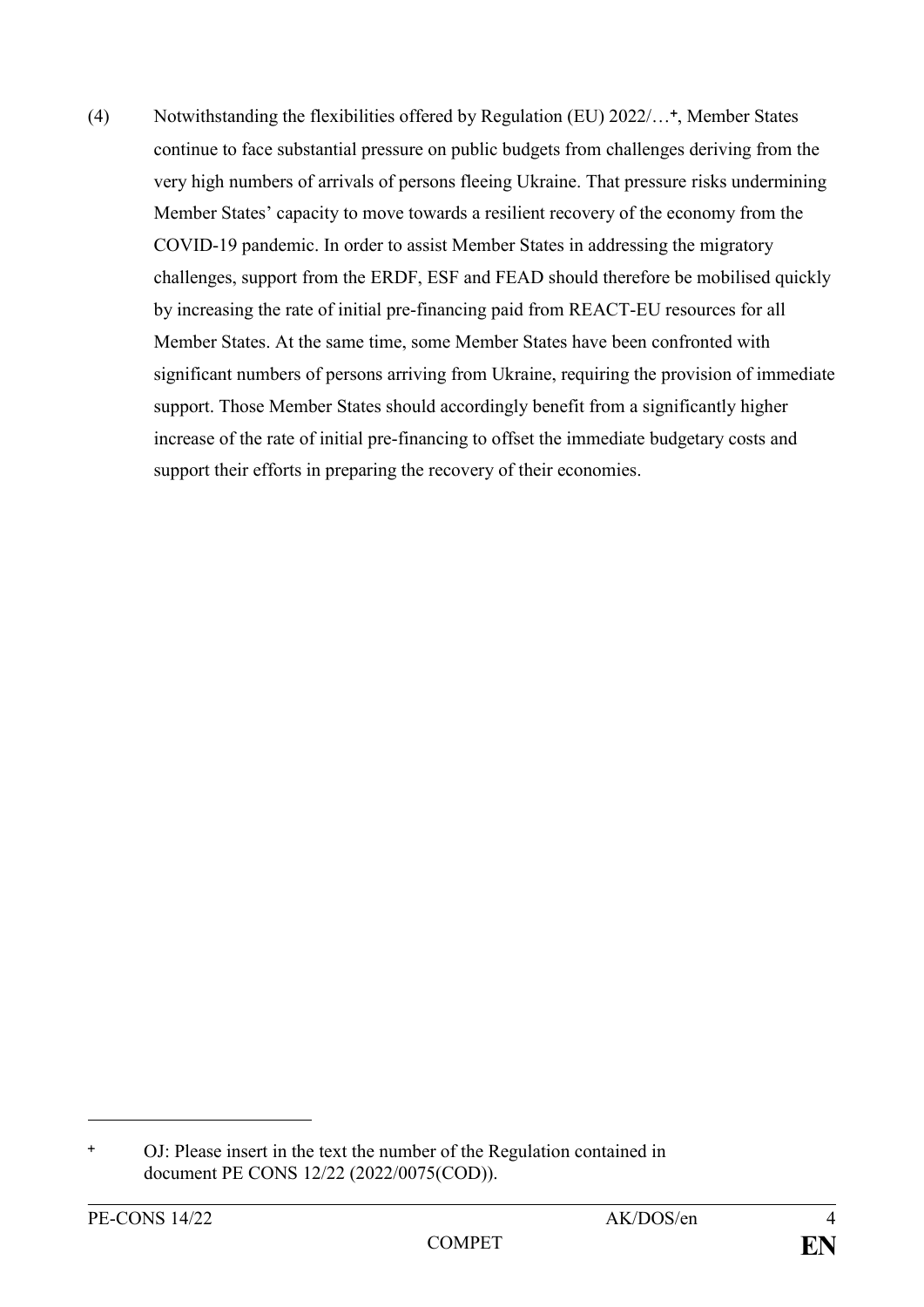(5) In order to monitor the use made of that additional pre-financing, the final reports on the implementation of ERDF and ESF programmes receiving additional pre-financing should include information on the use made of the additional amounts received to address the migratory challenges faced as a result of the military aggression by the Russian Federation, and how those additional amounts contributed to the recovery of the economy.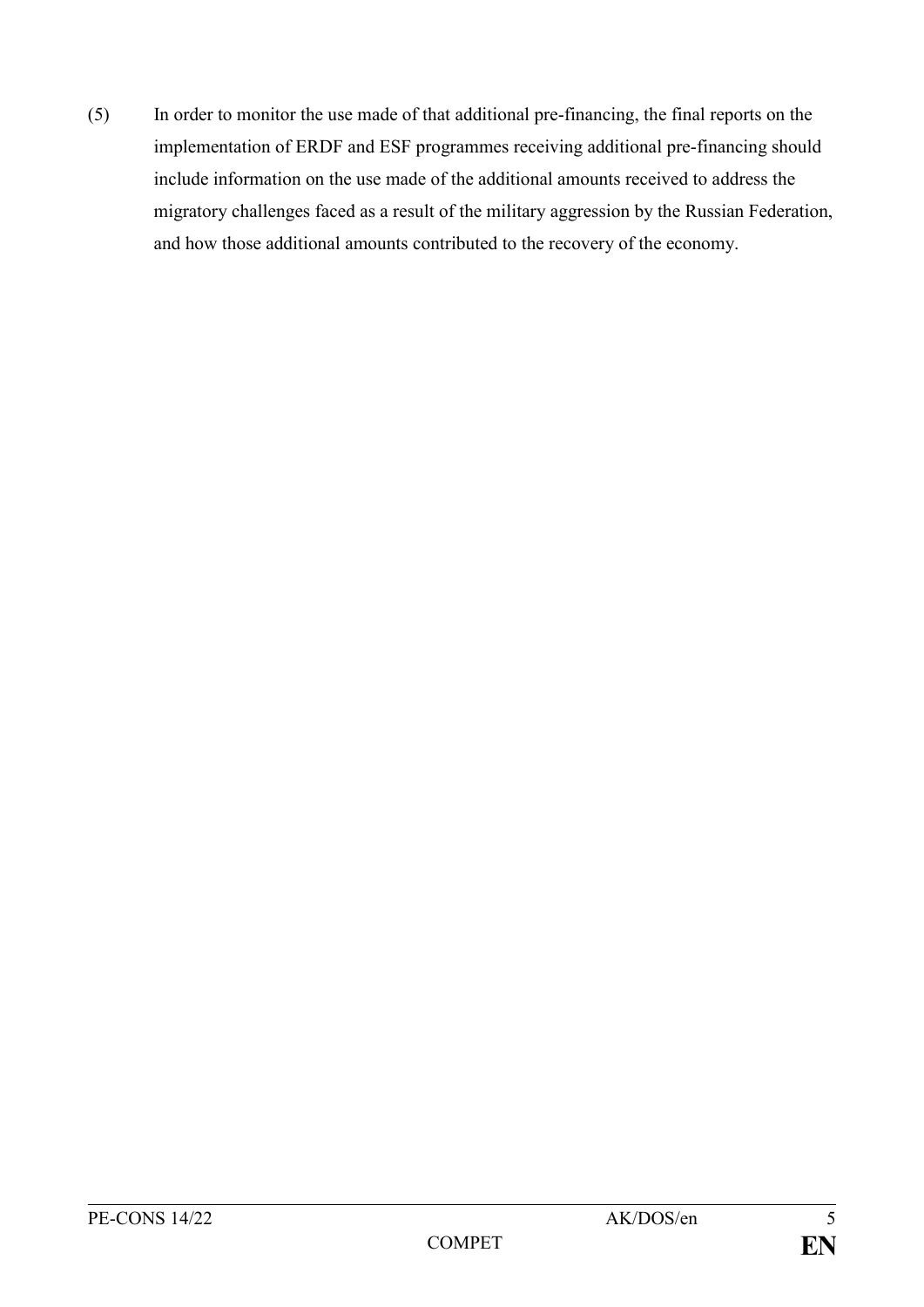(6) A unit cost should be established, in order to simplify the use of the European Structural and Investment Funds and to reduce the administrative burden for beneficiaries and Member State administrations in the context of addressing migratory challenges resulting from the military aggression by the Russian Federation. The unit cost should facilitate, in all Member States, the financing of basic needs and the support of persons granted temporary protection or other adequate protection under national law in accordance with Council Implementing Decision (EU) 2022/382**<sup>1</sup>** and Council Directive 2001/55/EC**<sup>2</sup>** , for a period of 13 weeks from the person's arrival in the Union. In accordance with Regulation (EU) 2022/...<sup>+</sup> Member States could also apply a unit cost when making use of the possibility provided for in Article 98(4) of Regulation (EU) No 1303/2013 to finance operations addressing migratory challenges by either the ERDF or the ESF on the basis of the rules applicable to the other Fund, including when that involves REACT-EU resources. In making use of the unit cost, Member States should ensure that they have the necessary arrangements in place to avoid double financing of the same costs.

1

**<sup>1</sup>** Council Implementing Decision (EU) 2022/382 of 4 March 2022 establishing the existence of a mass influx of displaced persons from Ukraine within the meaning of Article 5 of Directive 2001/55/EC, and having the effect of introducing temporary protection (OJ L 71, 4.3.2022, p. 1).

<sup>&</sup>lt;sup>2</sup> Council Directive 2001/55/EC of 20 July 2001 on minimum standards for giving temporary protection in the event of a mass influx of displaced persons and on measures promoting a balance of efforts between Member States in receiving such persons and bearing the consequences thereof (OJ L 212, 7.8.2001, p. 12).

OJ: Please insert in the text the number of the Regulation contained in document PE CONS 12/22 (2022/0075(COD)).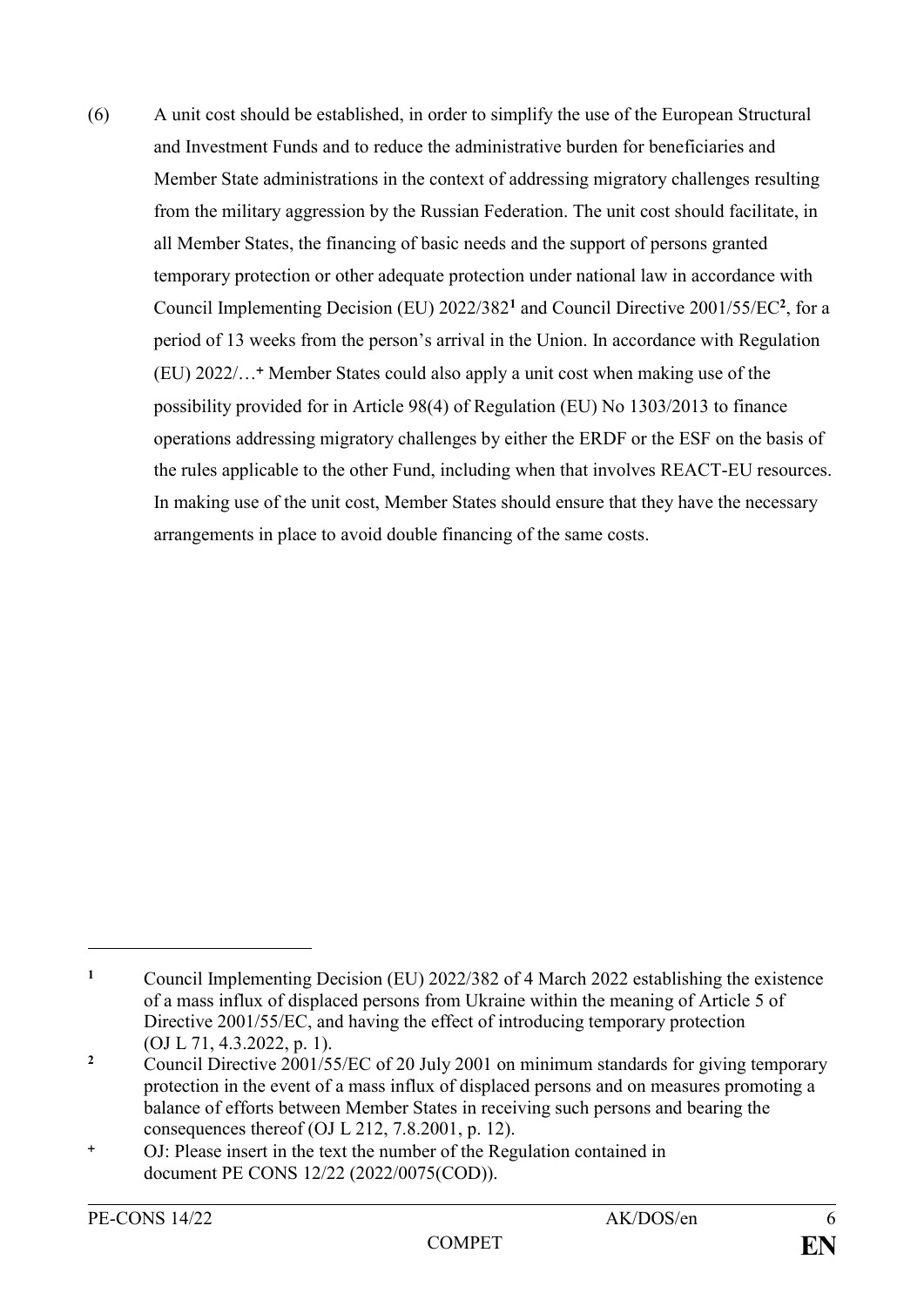- (7) Since the objectives of this Regulation, namely to assist Member States in addressing the challenges created by the exceptionally high arrivals of persons fleeing the military aggression of the Russian Federation against Ukraine and to support Member States' move towards a resilient recovery of the economy from the COVID-19 pandemic, cannot be sufficiently achieved by the Member States but can rather, by reason of the scale and effects of the proposed action, be better achieved at Union level, the Union may adopt measures, in accordance with the principle of subsidiarity as set out in Article 5 of the Treaty on European Union (TEU). In accordance with the principle of proportionality as set out in that Article, this Regulation does not go beyond what is necessary to achieve those objectives.
- (8) Regulations (EU) No 1303/2013 and (EU) No 223/2014 should therefore be amended accordingly.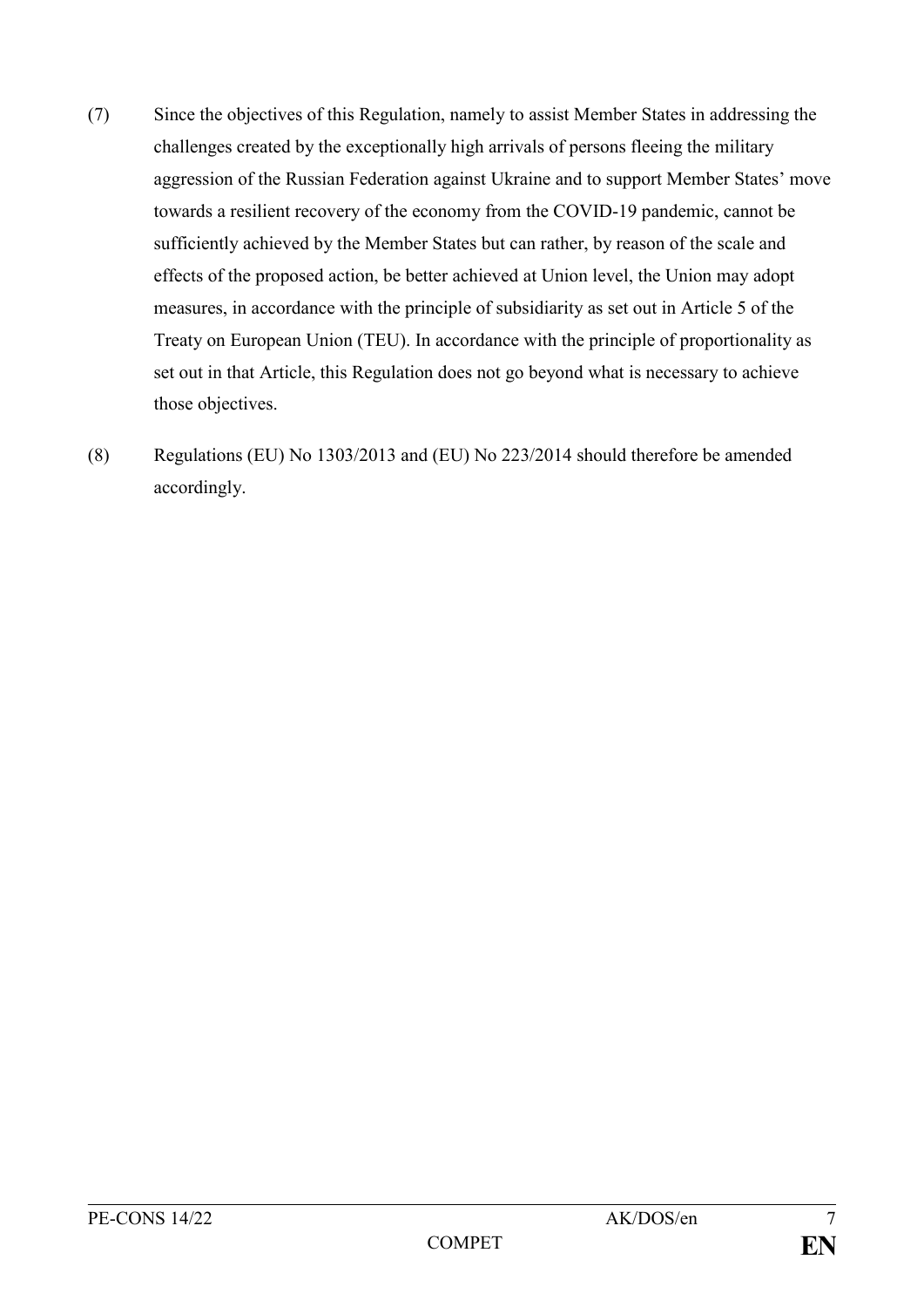- (9) In view of the urgency of providing rapid relief to public budgets with a view to preserving Member States' capacity to support the recovery of economies from the COVID-19 pandemic and to enable additional payments to operational programmes without delay, it is considered to be appropriate to invoke the exception to the eight-week period provided for in Article 4 of Protocol No 1 on the role of national Parliaments in the European Union, annexed to the TEU, to the Treaty on the Functioning of the European Union and to the Treaty establishing the European Atomic Energy Community.
- (10) In view of the need to provide rapid relief to public budgets with the aim of preserving Member States' capacity to sustain the economic recovery process and to enable additional payments to be made to operational programmes without delay, this Regulation should enter into force as a matter of urgency on the day following that of its publication in the *Official Journal of the European Union*,

HAVE ADOPTED THIS REGULATION: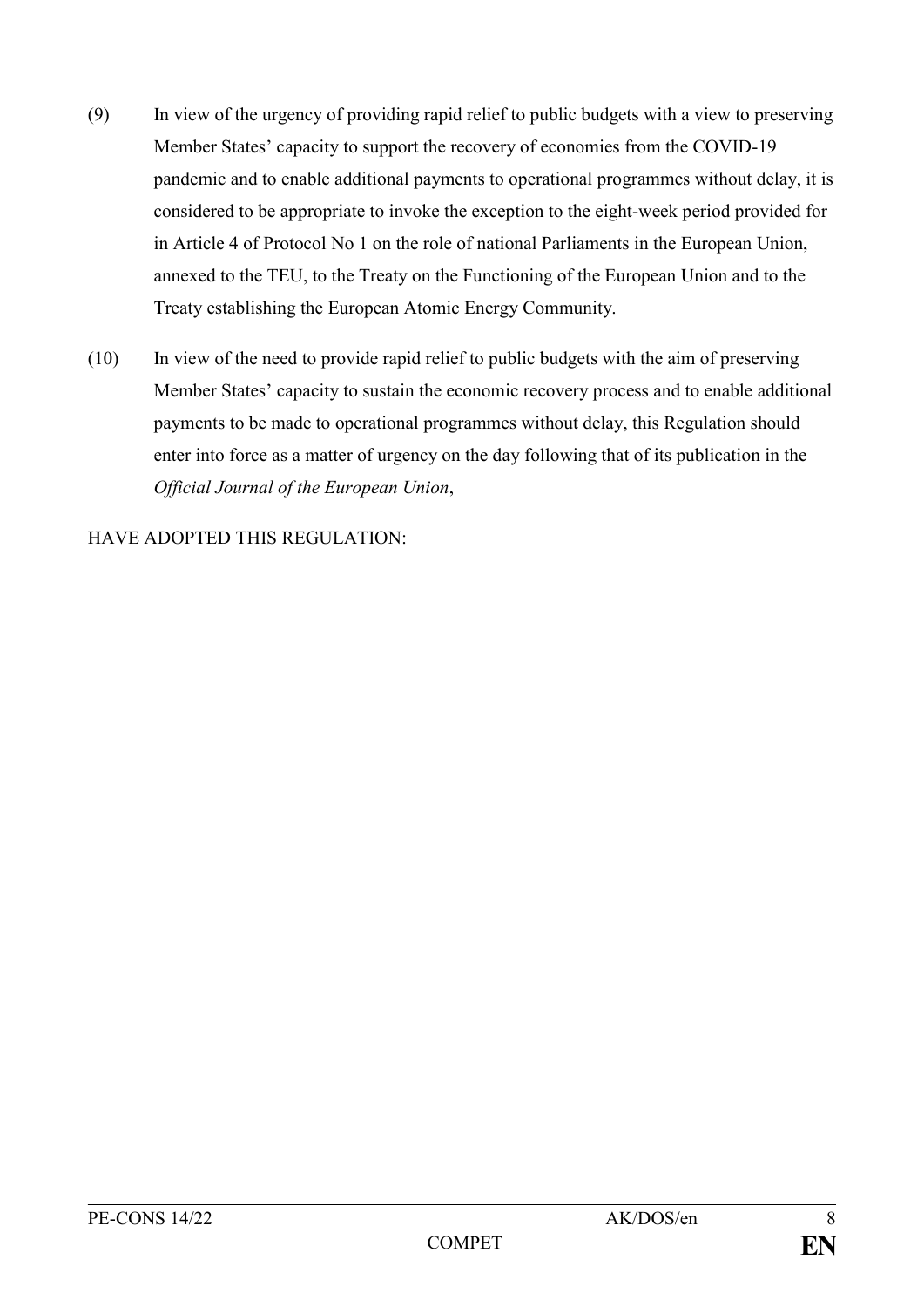# *Article 1 Amendment to Regulation (EU) No 1303/2013*

Regulation (EU) No 1303/2013 is amended as follows:

(1) the following article is inserted:

### '*Article 68c*

*Unit cost for operations addressing migratory challenges resulting from the military aggression by the Russian Federation*

For the implementation of operations addressing migratory challenges resulting from the military aggression by the Russian Federation, Member States may include in the expenditure declared in payment applications a unit cost linked to the basic needs and support of persons granted temporary protection or other adequate protection under national law in accordance with Council Implementing Decision (EU) 2022/382<sup>\*</sup> and Council Directive 2001/55/EC\*\*. That unit cost shall be EUR 40 per week for each full week or partial week that the person is in the Member State concerned. The unit cost may be used for a maximum of 13 weeks in total, starting from the date of arrival of the person in the Union.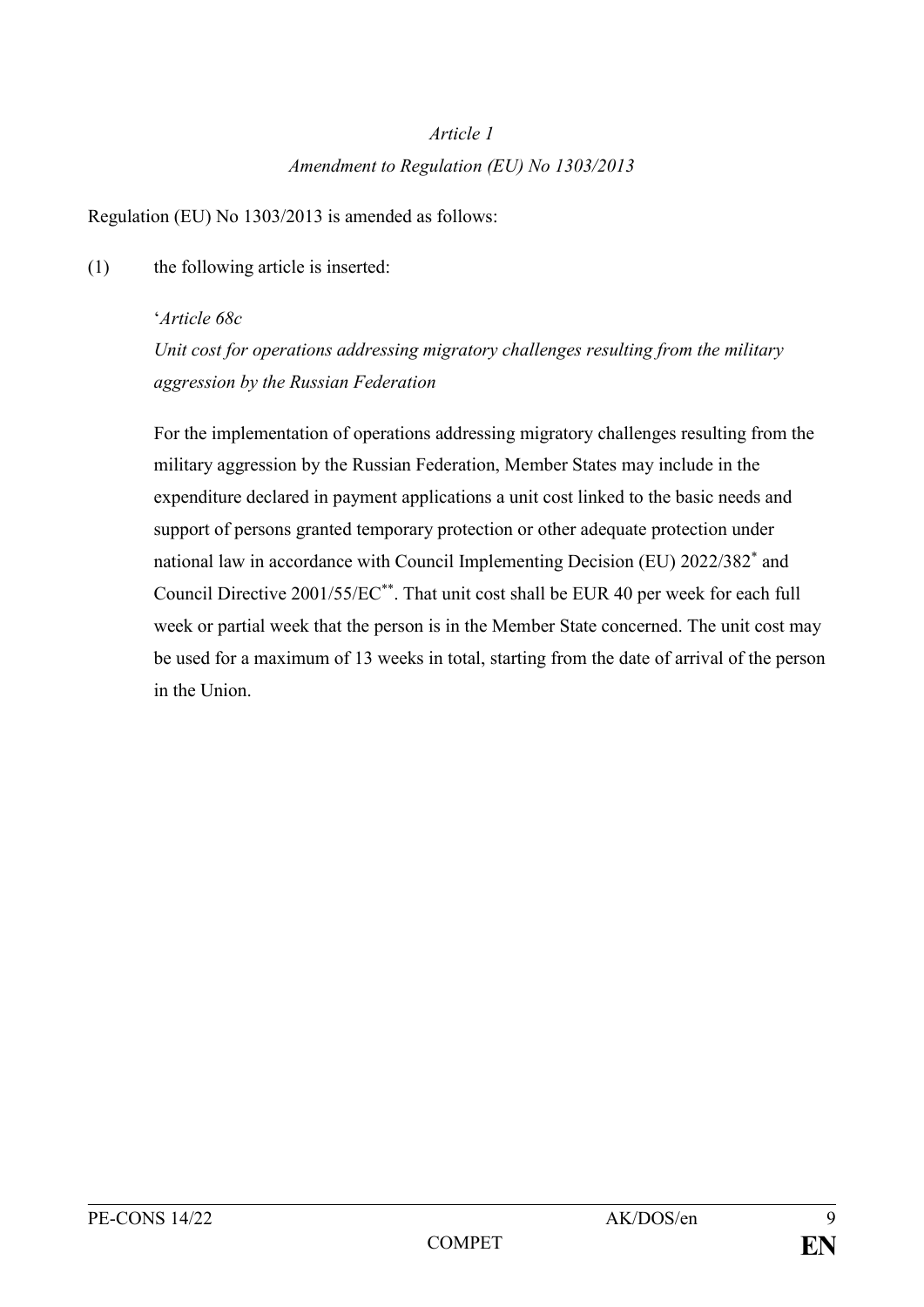The amounts calculated on that basis shall be regarded as public support paid to beneficiaries and as eligible expenditure for the purposes of applying this Regulation.

 $\frac{1}{2}$ 

Council Implementing Decision (EU) 2022/382 of 4 March 2022 establishing the existence of a mass influx of displaced persons from Ukraine within the meaning of Article 5 of Directive 2001/55/EC, and having the effect of introducing temporary protection (OJ L 71, 4.3.2022, p. 1).

<sup>\*\*</sup> Council Directive 2001/55/EC of 20 July 2001 on minimum standards for giving temporary protection in the event of a mass influx of displaced persons and on measures promoting a balance of efforts between Member States in receiving such persons and bearing the consequences thereof (OJ L 212, 7.8.2001, p. 12).';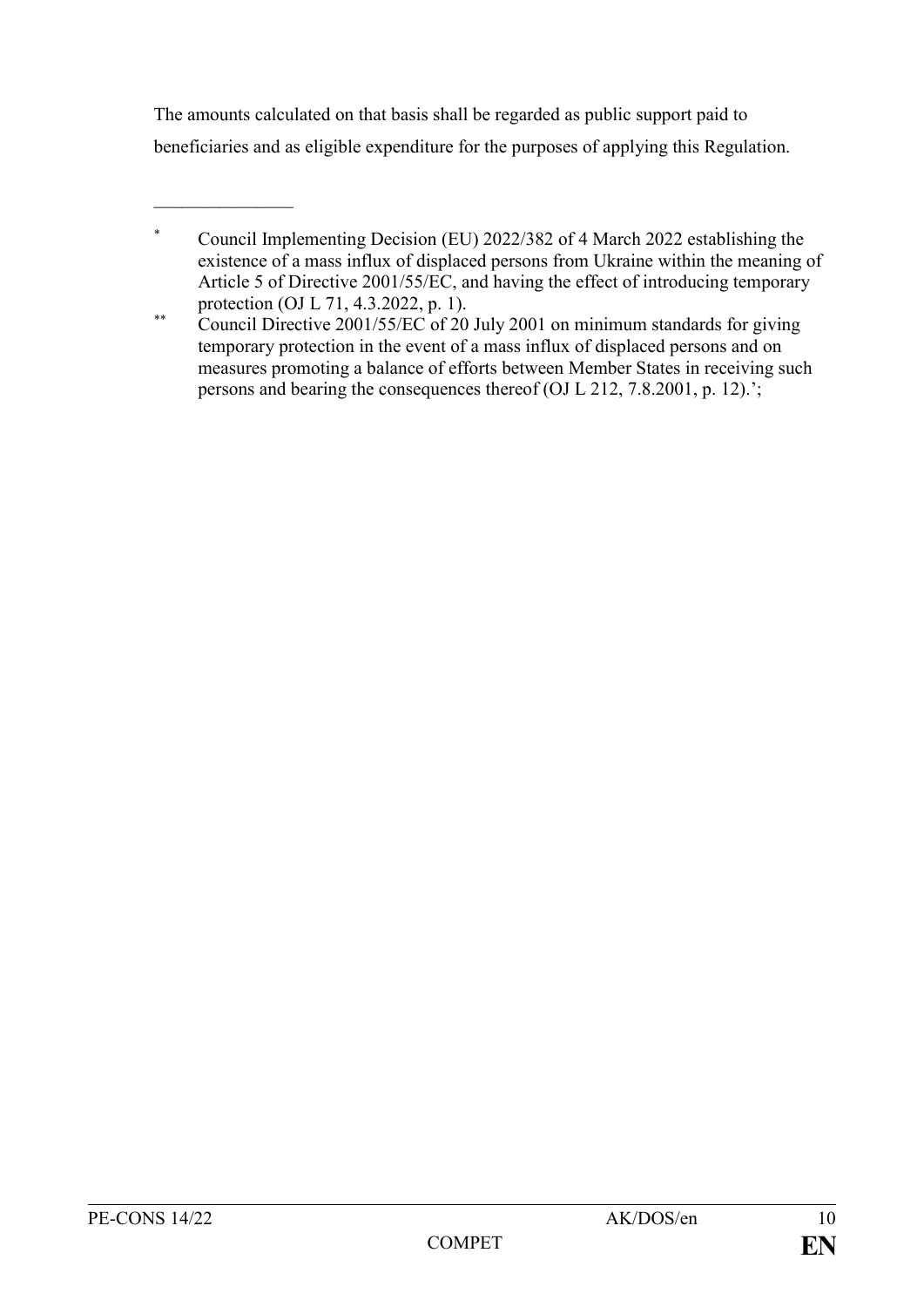- (2) in Article 92b, paragraph 7 is amended as follows:
	- (a) the following subparagraphs are inserted after the first subparagraph:

'In addition to the initial pre-financing set out in the first subparagraph, the Commission shall pay 4 % of the REACT-EU resources allocated to programmes for the year 2021 as additional initial pre-financing in 2022. For programmes in Member States which have had a level of arrivals of persons from Ukraine greater than 1 % of their national population between 24 February 2022 and 23 March 2022, that percentage shall be increased to 34 %.

When submitting the final implementation report required under Article 50(1) and Article 111, Member States shall report on the use made of the additional initial pre-financing provided for in the second subparagraph of this paragraph to address the migratory challenges faced as a result of the military aggression by the Russian Federation and the contribution of that additional initial pre-financing to the recovery of the economy.';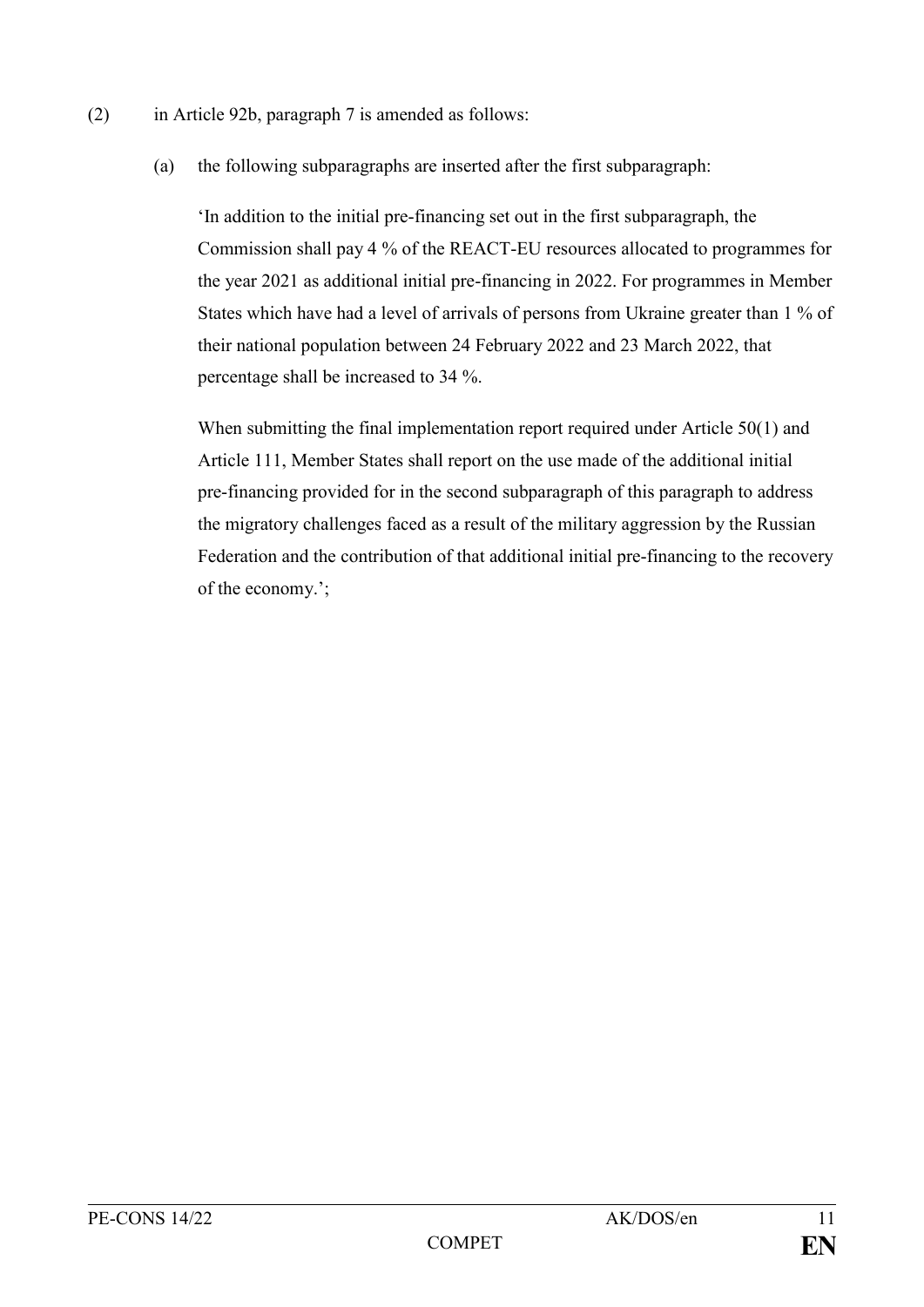(b) the third subparagraph is replaced by the following:

'Where the Commission decision approving the operational programme or the amendment to the operational programme allocating the REACT-EU resources for 2021 was adopted after 31 December 2021 and the related pre-financing not paid, the amount of initial pre-financing referred to in the first and second subparagraphs of this paragraph shall be paid in 2022.

The amount paid as initial pre-financing referred to in the first and second subparagraphs of this paragraph shall be totally cleared from the Commission accounts not later than when the operational programme is closed.';

- (3) in Article 131, paragraph 2 is replaced by the following:
	- '2. Eligible expenditure included in a payment application shall be supported by receipted invoices or accounting documents of equivalent probative value, except for the forms of support referred to in points (b) to (e) of the first subparagraph of Article 67(1), Articles 68, 68a, 68b and 68c, Article 69(1) and Article 109 of this Regulation, and in Article 14 of the ESF Regulation. For those forms of support, the amounts included in a payment application shall be the costs calculated on the applicable basis.'.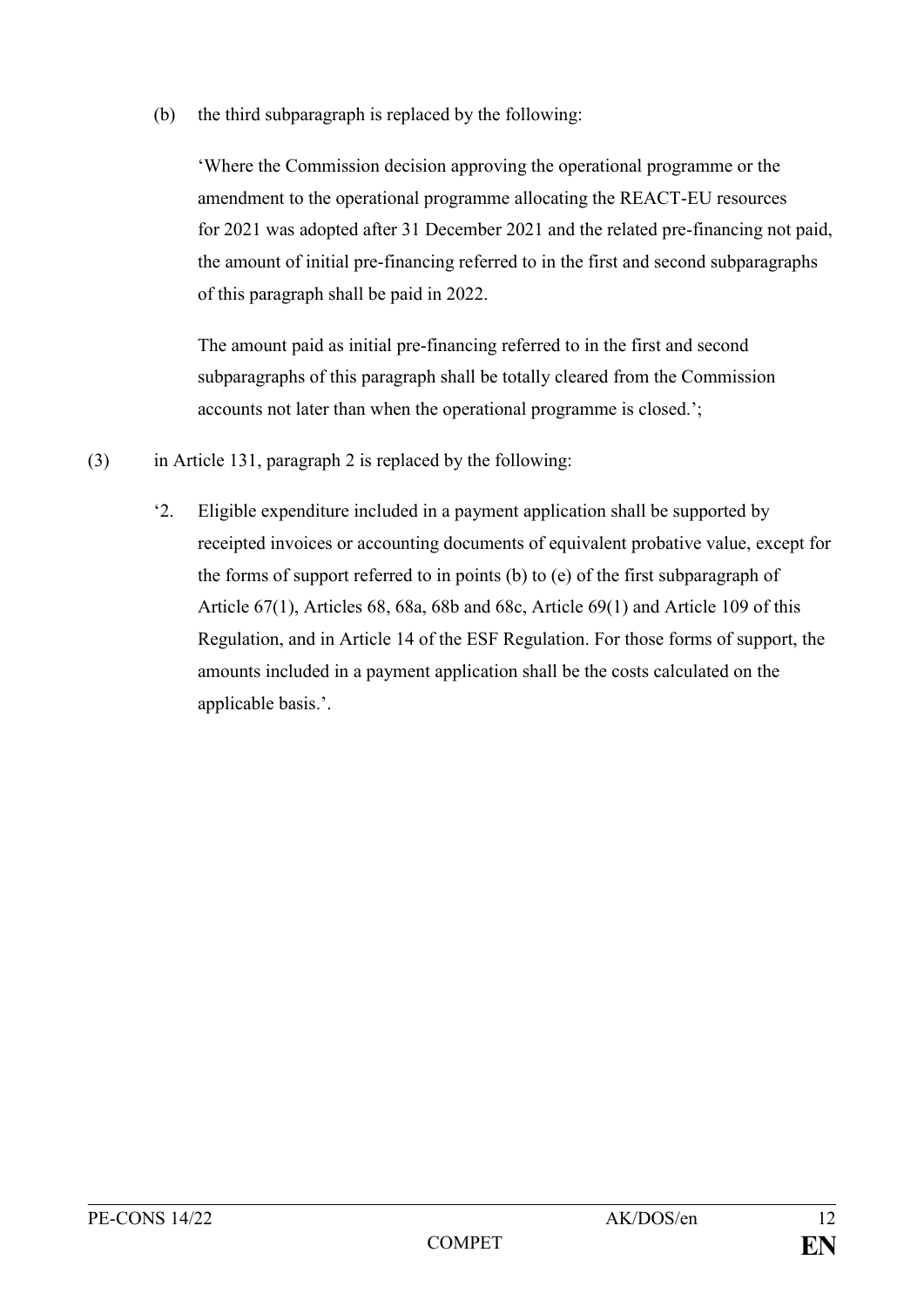#### *Article 2*

### *Amendment to Regulation (EU) No 223/2014*

Article 6a, paragraph 4, of Regulation (EU) No 223/2014 is amended as follows:

(1) the following subparagraph is inserted after the first subparagraph:

'In addition to the initial pre-financing set out in the first subparagraph, the Commission shall pay 4 % of the REACT-EU resources allocated to programmes for the year 2021 as additional initial pre-financing in 2022. For programmes in Member States which have had a level of arrivals of persons from Ukraine greater than 1 % of their national population between 24 February 2022 and 23 March 2022, that percentage shall be increased to 34 %.';